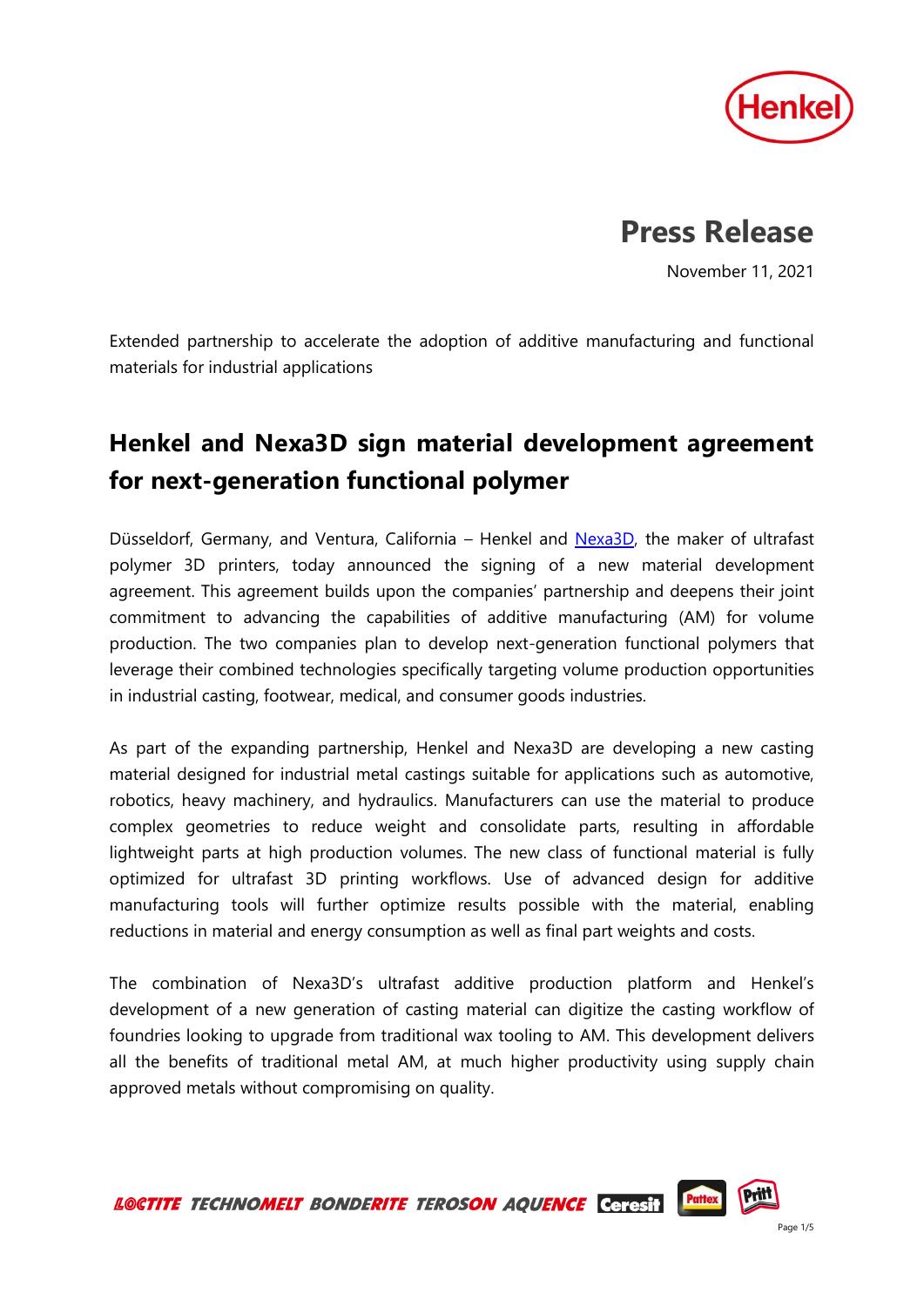Traditional manufacturing methods, such as using wax patterns, commonly require expensive tooling and refrigerated transport to maintain their shape during transport. This new casting material produces thermally stable patterns, eliminating the need for refrigerated containers or bespoke tooling for each design. The parts are also more sustainable, compared to traditional stereolithography processes, because they use fresh resin, rather than resin from a large vat that requires constant energy to maintain.

"In order to accelerate the adoption of additive manufacturing, we recognize that materials need to be customized for a given printer platform to meet the specific needs of the end user," says Simon Mawson, Senior Vice President and Global Head of 3D Printing and Incubator Businesses at Henkel. "By entering into a formal material development agreement with Nexa3D, we can now leverage the power of Albert, our highly agile, proprietary, digital innovation platform, to unlock the full potential of the Loctite photopolymers portfolio and Nexa3D's ultrafast additive production platform."

"We have found that fewer than five percent of the more than 45,000 foundries globally currently use 3D printing, with adoption typically constrained by technology being either too slow or too expensive," explained Kevin McAlea, COO of Nexa3D. "Compared to traditional stereolithography printers, the combination of this new material and our ultrafast technology offers 20X productivity and produces far more robust parts. Foundries and patternmakers now have access to a complete digital workflow that enables them to speed up production and post-processing to develop patterns faster."

"Our extended partnership with Henkel also allows us to deliver new additive solutions to the market at a time when traditional supply chains are stretched and brittle. We're not simply suggesting existing materials to customers — we are tailoring the material solution to suit our customers' applications. For example, we are currently collaborating with Henkel on a new generation of ultrafast functional materials that improve modelling cycle time by orders of magnitude capabilities," continued McAlea.

Henkel and Nexa3D have an established partnership that this year has already resulted in the introduction of a new class of medical device as well as a dedicated center for AM advancement. The 3D printed SKOP telemedicine stethoscope was created using biomimicry design concepts, color-matched materials, and complex geometries only possible via 3D printing. The SKOP arose from a collaboration among Nexa3D's technology, Henkel's materials, contract manufacturing from Third, and healthcare company WeMed. Nexa3D and Henkel further launched the NEXT*FACTORY* in Ventura, California this year as a full-scale AM customer center. The center offers customers access to integrated post-processing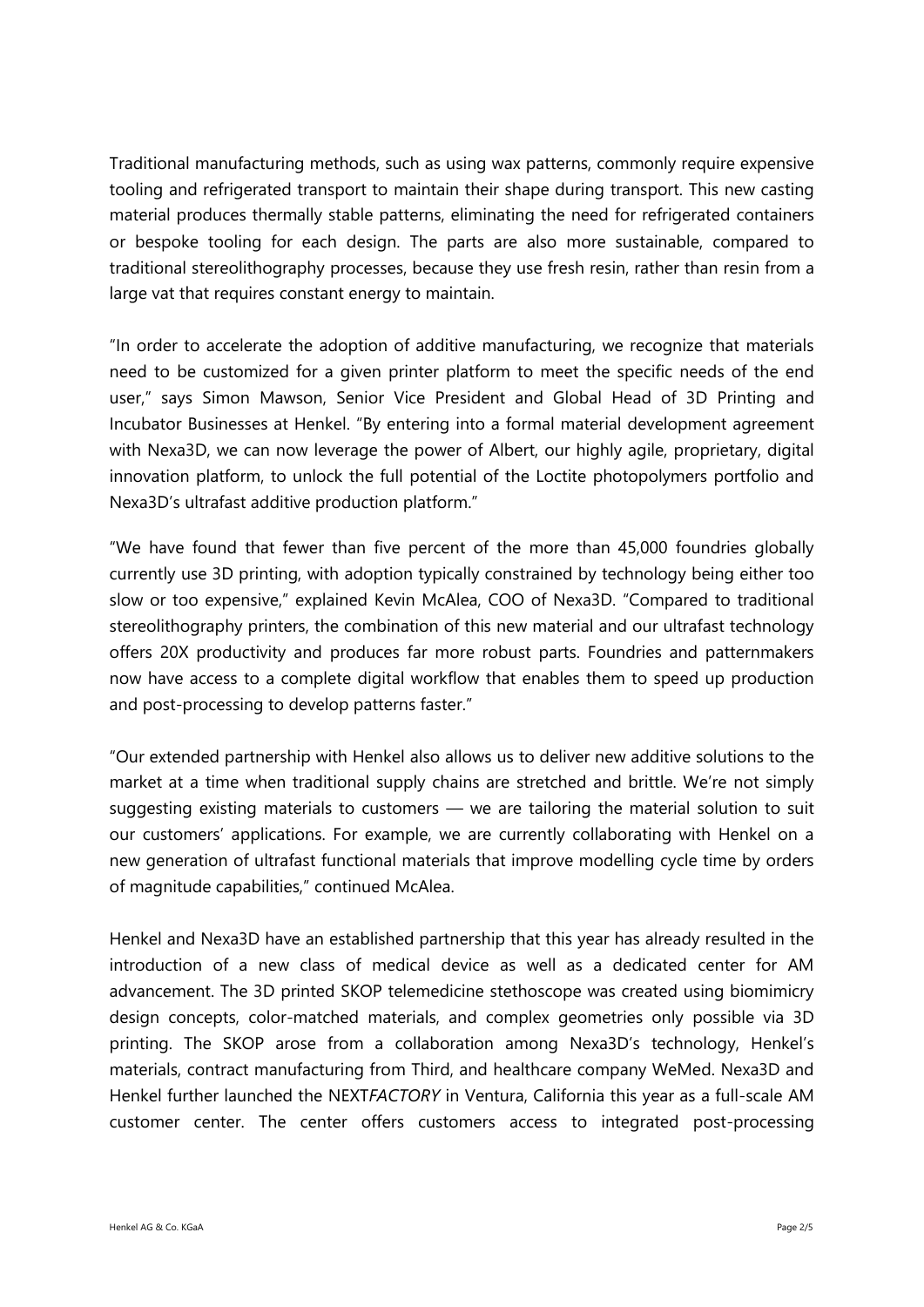technologies, material formulation customization, color matching, and a variety of finishing options.

Following the launch of the new casting material, Henkel and Nexa3D will work toward further targeted formulations. Applications in healthcare, footwear manufacture, and consumer goods, for example, offer ample opportunity for next-generation functional materials and ultrafast 3D printing production capabilities.

To learn more about Henkel's innovation in 3D printing visit **LoctiteAM.com**. To see how your organization can collaborate with Henkel, please email **Loctite3DP@henkel.com**.

Nexa3D is continuously developing ultrafast 3D printing methods and materials with its joint developments and partnerships. To learn more about how you can access this powerful collaboration for your additive production project visit [nexa3d.com](https://nexa3d.com/?utm_source=Stone+Junction&utm_medium=HN&utm_id=NED025) To learn more, check out this [media kit.](https://drive.google.com/drive/folders/1P5-jUdPN8TKGJ1LNmdiJOSVJYqiOOAhS) For more information on Nexa3D and its products, visit [www.nexa3d.com](http://www.nexa3d.com/) like on **Facebook**, or follow on **Instagram**, [Twitter,](https://twitter.com/Nexa_3D) and **[LinkedIn.](https://www.linkedin.com/company/nexa3d/)** 

## **About Henkel**

Henkel operates globally with a well-balanced and diversified portfolio. The company holds leading positions with its three business units in both industrial and consumer businesses thanks to strong brands, innovations and technologies. Henkel Adhesive Technologies is the global leader in the adhesives market – across all industry segments worldwide. In its Laundry & Home Care and Beauty Care businesses, Henkel holds leading positions in many markets and categories around the world. Founded in 1876, Henkel looks back on more than 140 years of success. In 2020, Henkel reported sales of more than 19 billion euros and adjusted operating profit of about 2.6 billion euros. Henkel employs about 53,000 people globally – a passionate and highly diverse team, united by a strong company culture and shared values. As a recognized leader in sustainability, Henkel holds top positions in many international indices and rankings. Henkel's preferred shares are listed in the German stock index DAX. For more information, please visit [www.henkel.com.](file:///C:/Users/fischerl/AppData/Local/Microsoft/Windows/INetCache/Content.Outlook/2MGCYH4Y/www.henkel.com)

## **About Nexa3D**

Nexa3D is passionate about digitizing supply chain sustainably. The company makes ultrafast polymer 3D printers, that deliver 20X productivity advantage, affordable for professionals and businesses of all sizes. The company partners with world-class material suppliers to unlock the full potential of additively manufactured polymers for volume production. The company makes automated software tools that optimize the entire production cycle using process interplay algorithms that ensure part performance and production consistency, while reducing waste, energy, and carbon footprints. For more information, please visit [www.nexa3d.com.](https://nexa3d.com/)

**Photo material is available at [www.henkel.com/press](http://www.henkel.com/press)**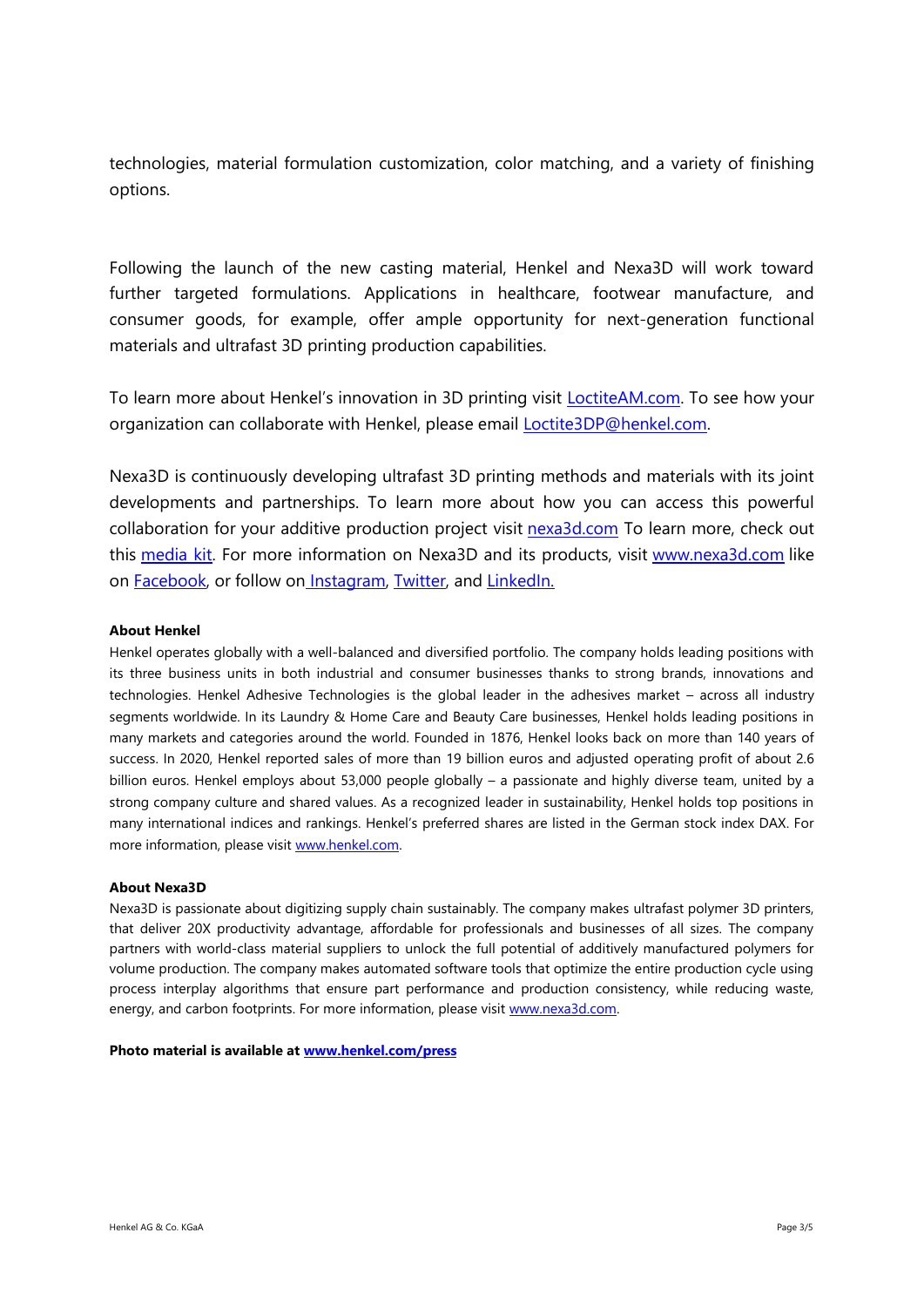| Contacts | Henkel                    | Nexa3D                                                |
|----------|---------------------------|-------------------------------------------------------|
|          | Sebastian Hinz            | Leah Elston-Thompson                                  |
| Phone    | +49 211 797 - 8594        | +44 (0) 1785 225 416                                  |
| Email    | sebastian.hinz@henkel.com | leah@stonejunction.co.uk / nexa3d@stonejunction.co.uk |

Henkel AG & Co. KGaA



Next-generation polymers from Henkel and Nexa3D for industrial production: rear swing arm casting aluminum with 3D Printing pattern for Acimoto.



Nexa3D this year has opened its first full-scale additive manufacturing customer center NEXTFACTORY in partnership with Henkel.